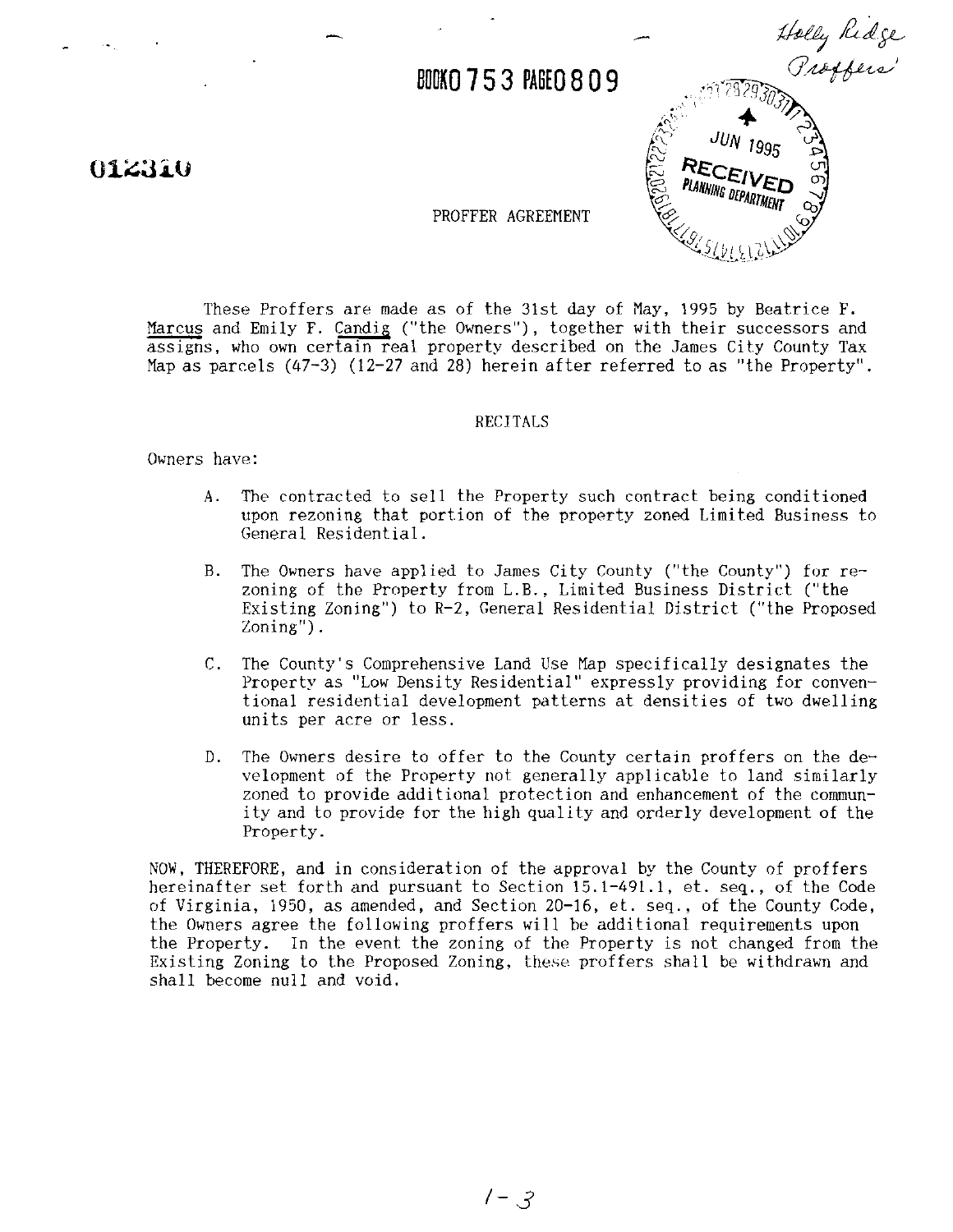# BOOKO 753 PAGEO 810

## PROFFERS

- 1. Access to the Property from Jamestown Road shall be limited to one new street intersection which shall be constructed in general alignment with the commercial entrance serving the office building across Jamestown Road from the Property. The existing driveway from Jamestown Road serving the existing house on the Property shall be abandoned and access shall be provided from the new street within one year of acceptance of the street into the Virginia Secondary Road System.
- 2. **A** Greenbelt Buffer at least fifty feet in depth shall be maintained along the Jamestown Road frontage of the Property beginning on the east side of the new street intersection and running eastward to the property line of the Property. The area within the Greenbelt Buffer shall be owned by the home association of the development, the Commonwealth of Virginia or a non-profit. organization approved by James City County. The purpose of the Greenbelt Buffer is to provide a greenbelt as defined in the James City County Comprehensive Plan and its use shall be limited accordingly to subdivision entrance sign and landscaping, decorative fencing, natural vegetation and public utilities approved by the Director of Planning.
- **3. .4** Landscape Protection Easement of variable width up to twenty-five (25) feet in width shall be placed on the rear of lots contiguous to the Greenbelt Buffer at any location the Greenbelt Buffer is less than seventyfive (75) feet in depth. The width of the Landscape Protection Easement shall be the difference between seventy-five (75) feet and the actual depth of the Greenbelt Buffer. The intent is for the Landscape Protection Easement to provide additional greenbelt along Jamestown Road up to a full depth of seventy-five (75) feet and accordingly the use of the portion of any lot within the Landscape Protection Easement shall be limited by covenant running with the deed. The limitations shall include a prohibition to the removal of any living tree ten (10) inches or greater in diameter and a prohibition of structures within the Landscape Protection Easement except for fences and public utilities approved by the Director of Planning.
- 4. Any residence constructed on any created lot on the east side of the new street intersection shall be set back a minimum of one hundred (100) feet from the present right-of-way of Jamestown Road. This set back shall be shown on any subdivision plat of the Property and shall be included within the deed of any lot affected by this setback requirement.
- 5. At least fifty (50) wax myrtles or similar evergreen bushes shall be planted along the Jamestown Road frontage of the Property east of the new street intersection to supplement the understory of the wooded greenbelt buffer. The location of these plants shall be approved by the Director of Planning and the plants shall be in place prior to any certificate of occupancy issued for any house on a lot with a landscape protection easement.
- 6. Prior to final approval of the final subdivision plan an archeological phase one study shall be made of the property.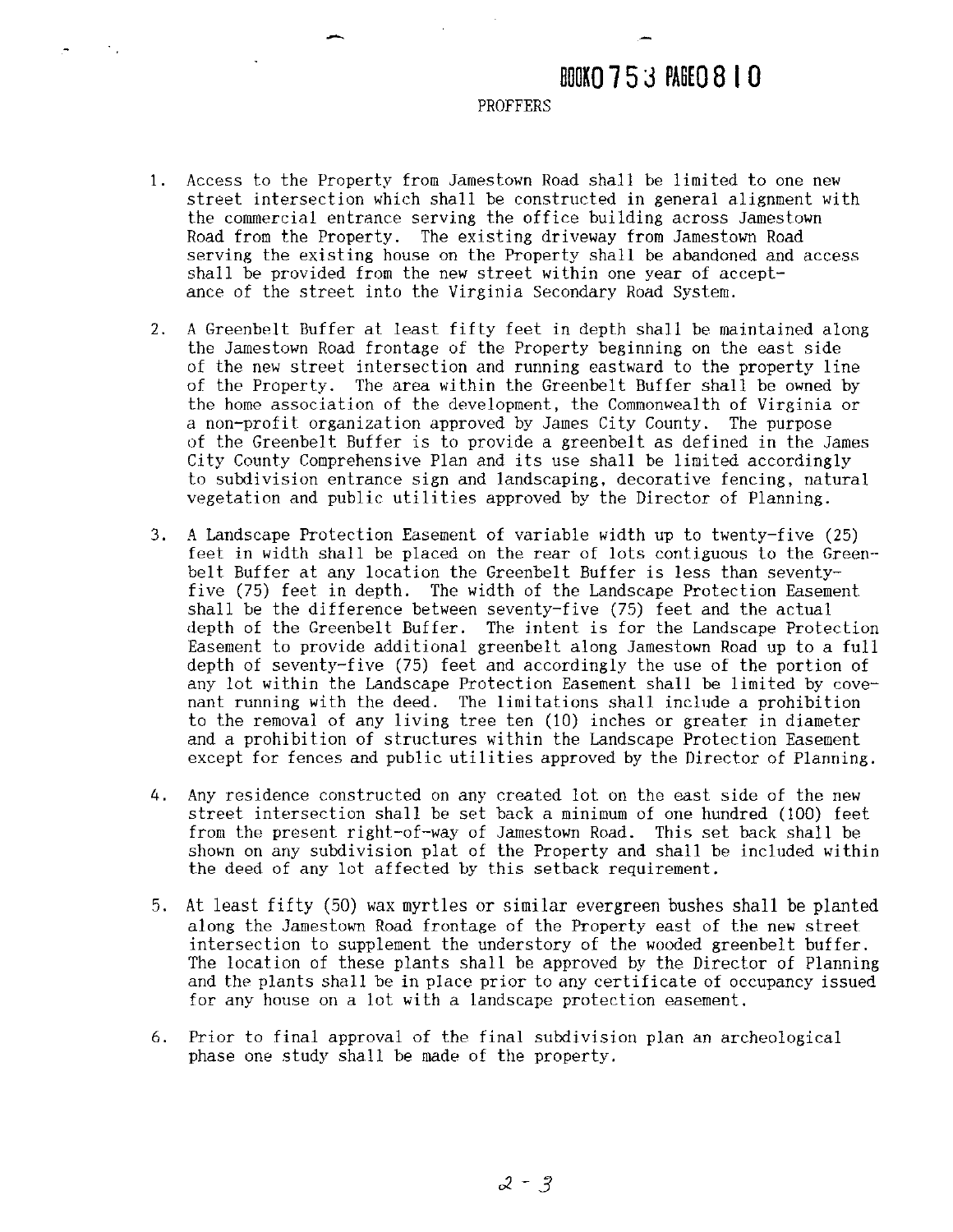# BOOKO 753 PAGEO 811

# GENERAL PROFFERS

### 1. HEADINGS:

All section and subsection headings of the Agreement are for convenience only and are not part of these proffers.

# **2.** SEVERABILITY OF PROVISIONS:

If any clause, sentence, paragraph. section or subsection of these Proffers shall be adjudged by any Court of competent jurisdiction to be invalid for any reason, including a declaration that it is contrary to the Constitution of the Commonwealth or of the United States. or if the application thereof to the Owner or to any government agency or circumstance is held invalid, such judgment or holding shall be confined in its operation to the clause, sentence, paragraph, section or subsection hereof or the specific application thereof, directly involved in the controversy in which the judgment or holding shall have been rendered or made, and shall not in any way affect the validity of any other clause, sentence, paragraph, section or subsection hereof, or affect the validity of the application thereof to the Owner or to any other government agency, person or circumstance.

WITNESS the following signature and seal:

Beatrice F. Marcus and Emily F. Candig

Ronald K. Silverstetn, Esquire Attorney in Fact

| $\mathcal{L}$ 1995 by Ronald K. Silverstein, attorney in fact, for Beatrice K.<br>Marcus and Emily F. Candig.                                                                                                        |                                                                | The foregoing instrument was acknowledged before me this $\frac{32}{4}$ ay of |
|----------------------------------------------------------------------------------------------------------------------------------------------------------------------------------------------------------------------|----------------------------------------------------------------|-------------------------------------------------------------------------------|
|                                                                                                                                                                                                                      |                                                                |                                                                               |
| <b>CONSIA: City of Williamsburg and Couply Eumnission Expires Nov. 12, 1997</b>                                                                                                                                      | JUDITH S. KURZEJA NOTARY PUBLIC<br>Notary Public of New Jersey |                                                                               |
| My commission expires:<br>ುf th <b>e</b><br>$\mathbb{R}$ rk's Oi $\mathbb{Z}$<br>ः ेाγ्रमु <b>ख</b><br><b>VERFORDSburg, Entra Card</b>                                                                               |                                                                |                                                                               |
| $\frac{1}{5}$ is $\frac{1}{2}$<br>$8$ day of $446$<br>Wre was presented with certificate annexed and<br>o clock<br><b>admitted to record at <math>\mathcal{I} \cdot 31</math></b><br>Helene S. Ward, Clerk<br>Teste: |                                                                |                                                                               |
| tv Clark                                                                                                                                                                                                             |                                                                |                                                                               |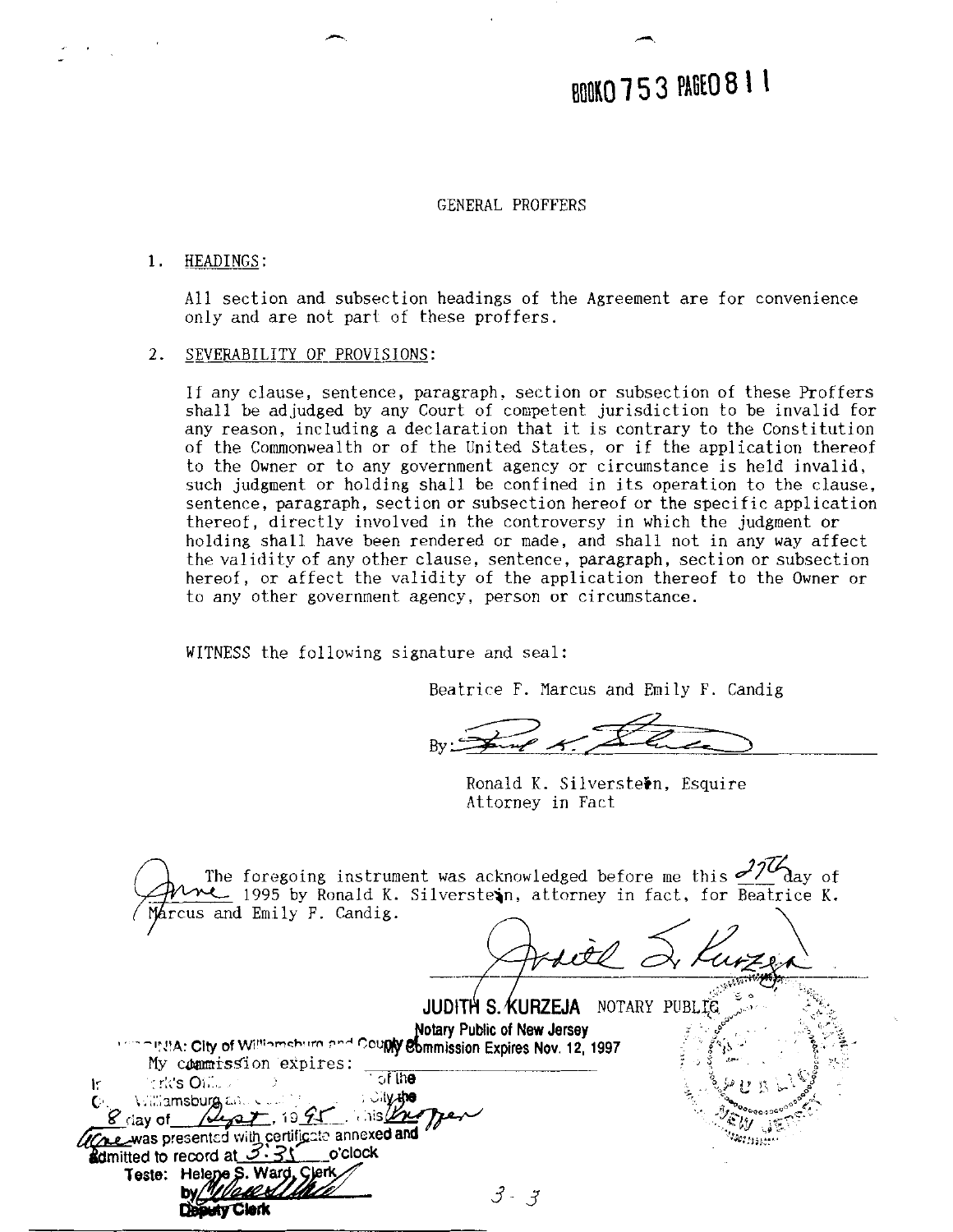# **COMMONWEALTH OF VIRGINIA**



# OFFICIAL RECEIPT<br>WILLIAMSBURG/JAMES CITY COUNTY CIRCUIT<br>DEED RECEIPT

| RECEIPT: 95000020992<br>DATE: 09/08/95 TIME: 15:35:00 ACCOUNT: 095CLR950012310<br>FULL PAYMENT<br><b>PAYMENT:</b>  |                    |
|--------------------------------------------------------------------------------------------------------------------|--------------------|
| CASHIER: CHB REG: WB04 TYPE: AG<br>0 RECORDED: 09/08/95 AT 15:35<br>0 PAGE:<br>INSTRUNENT : 950012310 BOOK:        |                    |
| EX: N LOCALITY: CO<br>SRANTOR WANE ; MARCUS, BEATRICE F<br>EX: N PERCENT: 100%<br>GRANTEE NAME : JAMES CITY COUNTY |                    |
| and address :<br>DATE OF DEED: 05/31/95<br>RECEIVED OF : JCCO                                                      |                    |
| CHECK :<br>\$13.00<br>DESCRIPTION 1: PROFFER AGREENENT PARCELS 47-3 & 12-27 AND 28                                 |                    |
| 5.<br><b>HAP:</b><br>.00<br>.00<br>ASSUME / VAL :<br>CONSIDERATION:                                                |                    |
| PAID<br>CODE DESCRIPTION<br>CODE DESCRIPTION<br>145 VSLF<br>DEEDS<br>12.00<br>301 -                                | PAID<br>1.00       |
|                                                                                                                    |                    |
| TENDERED :<br>AHOUNT PAID:                                                                                         | 13.00<br>$13.00 -$ |
| CHANGE ANT :                                                                                                       | .00                |

CLERK OF COURT: HELENE S. WARD

 $\mathbf{f}^{\top\mathbf{f}}$ 

JCC - BLDG. C

 $\mathcal{L}^{(m)}$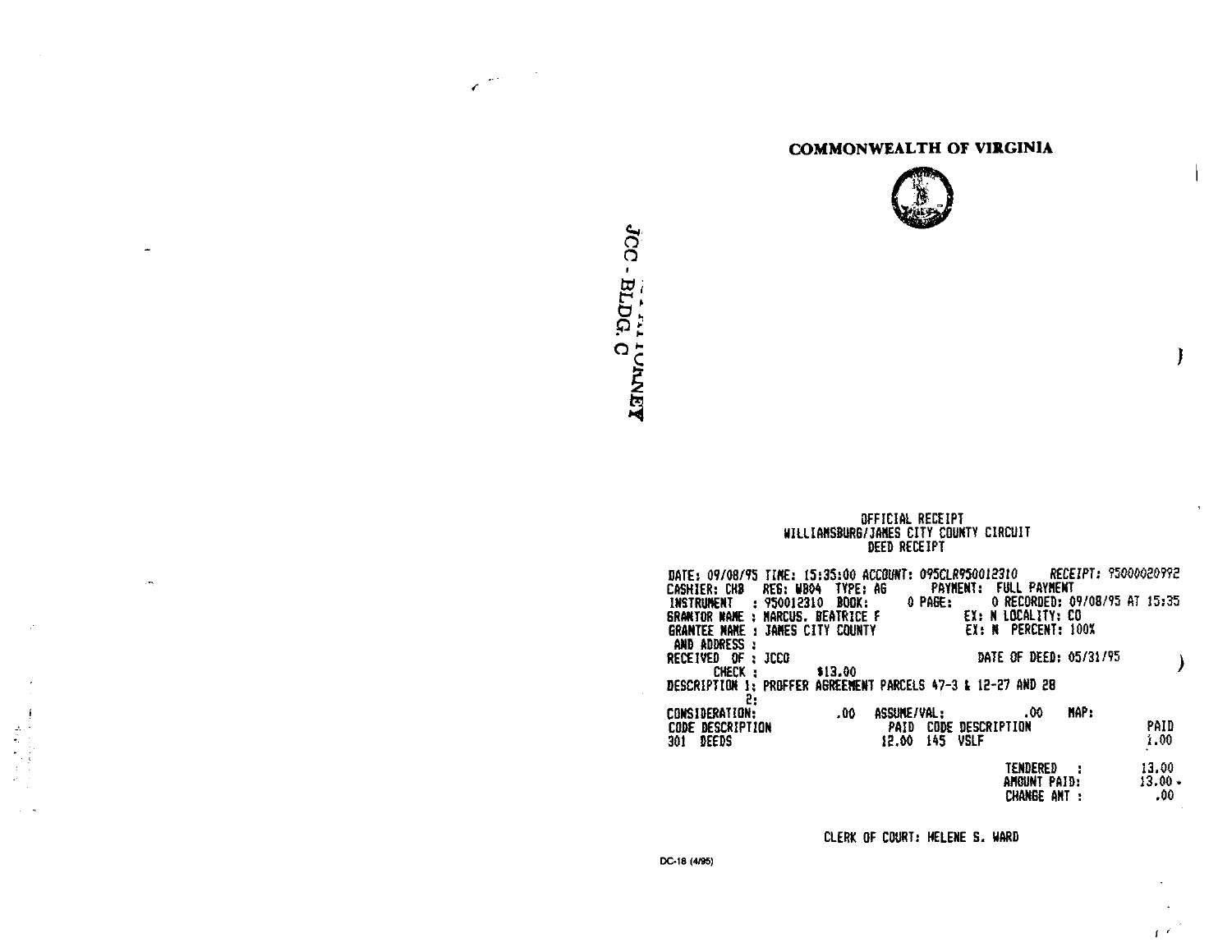# Power of Attorney BOKO 753 PAGEO 8 12

Notice: This is an important document. Before signing this document, you should know these important facts OLZ311 The purpose of this power of attorney is to give the person whom you designate (your "Agent") broad power to handle your property, which may include powers to pledge, sell, or otherwise dispose of any real or persona property without advance notice to you or approval by you. You may specify that these powers will exist eve. after you become disabled, incapacitated, or incompetent. The powers that you give your Agent are explaine more fully in New York General Obligations Law, Article 5, Title 15, Sections 5-1502A through 5-1503, whic expressly permits the use of any other or different form of power of attorney desired by the parties concerned This document does not authorize anyone to make medical or other health care decisions for you. If there i anything about this form that you do not understand, you should ask a lawyer to explain it to you.

> Enow Everpone by These Presents, which are intended to constitute a GENERAL POWEI OF ATTORNEY pursuant to Article 5, Title 15 of the New York General Obligations Law:

That I Beatrice Marcus, 180 Marlborough Rd.,  $\frac{1}{2}$  brooklyn, NY do hereby appoint Ronald K. Silversten, 5 Meadow Drive, Warren, NJ 07059

(If I person is to be appointed agent, insert the name end address of the agent above)

(If 2 or more persons are to be appointed agents with each agent to be able to act ALONE without requiring the consent of any other agent appointed in order to act, insert the name and address above of each agent SEPARATELY appointed and BE SURE TO insert the word "OR" between EACH designation of an agent to show that EACH agent has COMPLETE power to act alone)

(If 2 or more persons are to be appointed agents to act TOGETHER and requiring the JOINT consent of ALL appointed agents to act with no one agent to be able to act alone, insert the names and add esses above of all agents JOINTLY appointed and BE SURE TO insert the word "AND" between EVERY designation of each agent to indicate that ALL agents listed are required to act together and NONE can act alone)

# MY ATTORNEY(S)-IN-FACT TO ACT

(If more than one agent is designated and the principal wants each agent alone to be able to exercise the power conferred, insert in this blank the word "SEPARATELY")

(If more than one agent is designated and the principal wants all of the designated agents together to exercise the power conferred, insert in this blank the word "JOINTLY")

(The failure to make any insertion in this blank will require the agents to act either separately or jointly, in accordance with the principal's use of the word "OR" or the other word "AND" between every respective designation of such agents above. If the principal's wishes cannot be determined because he or she fails to insert the word "OR", "AND", "SEPARATELY", or "JOINTLY" as he or she is asked to do above, the principal will be deemed to require the agents designated above to act jointly)

IN MY NAME, PLACE AND STEAD in any way which I myself could do, if I were personally present, with respect to the following matters as each of them is defined in Title 15 of Article 5 of the New York General Obligations Law to the extent that I am permitted by law to act through an agent:

# Initial in the opposite box any one or more of the subdivisions as to which the principal WANTS to give the agent authority.

(NOTICE: The principal must write his or her initials in the corresponding blank space of a box below with respect to each of the subdivisions  $(A)$  through  $(N)$  below for which the principal WANTS to give the agent(s) authority. If the blank space within z box for any particular subdivision is NOT initialed, NO AUTHORITY WILL BE GRANTED for matters that are included in that subdivision)

- (C) bond, share and commodity transactions; [A]) (E) business operating transactions; [34] (G) estate transactions;  $\mathcal{B} \hat{m}$ (H) claims and litigation;<br>(I) personal relationships and affairs; (J) benefits from military service;  $\beta$   $\eta$ <br>(K) records, reports and statements;  $\beta\eta$
- (L) full and unqualified authority to my  $atromey(s)-in-factor$  to delegate  $\varepsilon_n$ or all of the foregoing powers to any person or persons whom my  $\beta$ attomey(s)-in-fact shall select; .............  $[BN]$
- (N) if the blank space in the box to the right is initialed by the principal, this power of attorney shall not be affected by the subsequent disability :ßM or incompetence of the principal; ..............

(Special provisions and limitations may be included in the statutory short form power of attorney only if they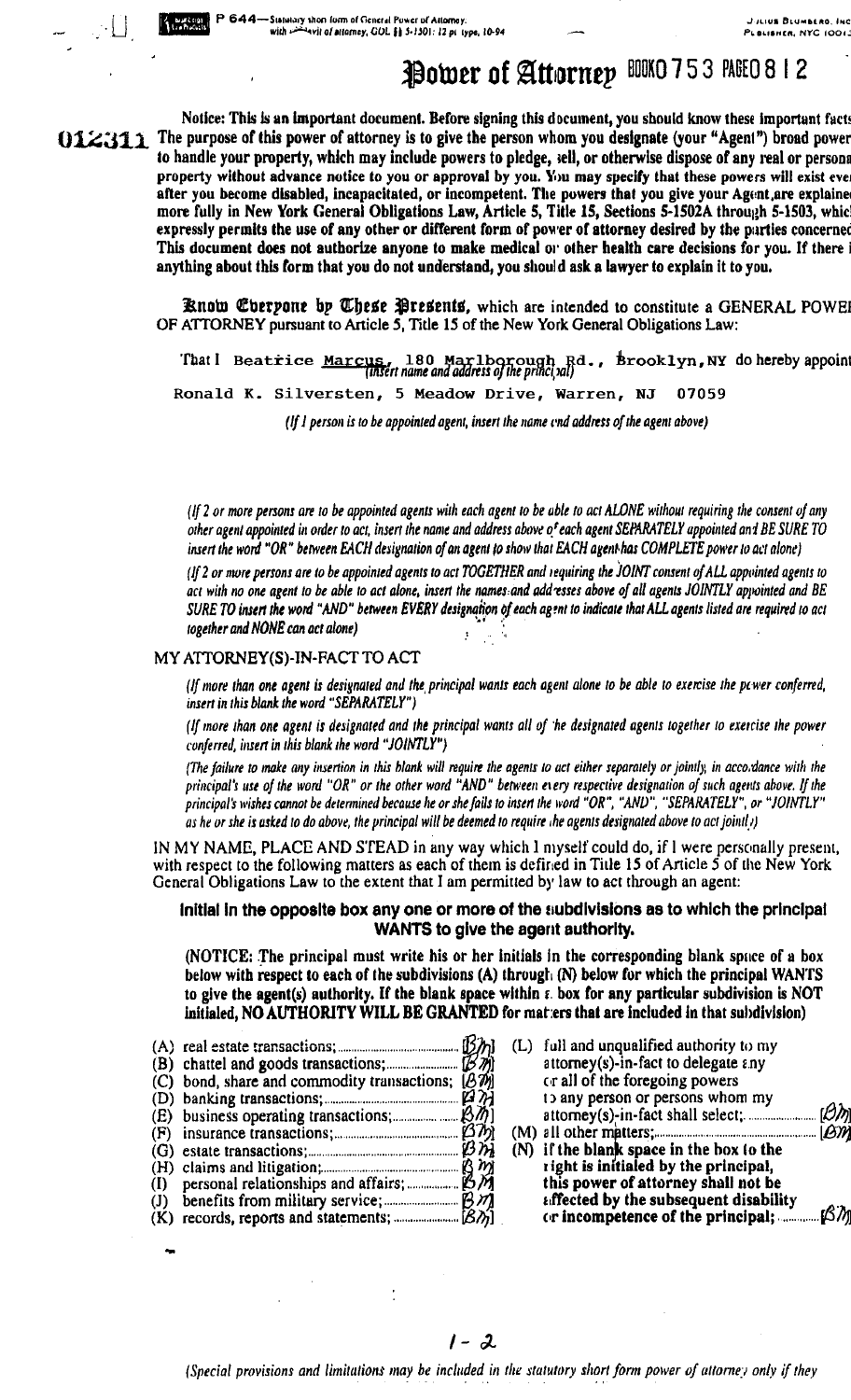753. pagr 813 To induce any third party to ac reunder, I hereby agree that any third par xecuted copy or facsimile of this instrument may act hereunder, and that revocation on the hold in the helder be heffective as to such third party unless and until actual notice or knowledge of such revocation or termination shall have been received by such third party, and I for myself and for my heirs, executors, legal representatives and assigns, hereby agree to indemnify and hold harmless any such third party from and against any ard all claims that may arise against such third party by reason of such third party having relied on the provisions of this instrument. In Extragstruck 30 in the section of the centre is signed my name and uffixed my seal on  $H$  have  $\mathcal{H}$  $19.95$  $\mathcal{L}$ Beatrice Mirares (Seal) (Signature of Principal)  $H$ <sub>ORI</sub>OA<br>STATE OF NEW YORK, COUNTY OF  $P$ <sub>O</sub> I'M BEACH STATE OF NEW YORK, COUNTY OF  $\mathbf{r}$  $\ddotsc$ On thing 6, 1945 On before me personslly came before me perso tally came BEATRICE MITROUS to me known to be the individual described in, and who executed the to me known to be the individual described in, and who executed the foregoing instrumen, and acknowledged that She executed the same foregoing instrument, and acknowledged that he executed the same. ★ **FTHEL SALT 139 COMMISSION # CC 407989 EXPIRES: Cacamber 13, 1996** Sonded Thru Notary Public Underwrite AFFIDAVIT THAT POWER OF ATTORNEY IS IN FULL FORCE **STATE OF COUNTY OF** \$\$.: being duly sworn, deposes and says:

1. The Principal within did, in writing, appoint me as the Principal's true and law ful attorney(s)-in-fact in the within Power of Attorney.

2. As Attorney for the Principal and pursuant to the Power of Attorney, I have executed the following Instrument(s):

3. At the time I executed the Instrument(s) I had no actual knowledge or actual notice of revocation or termination of the Power of Attorney by death or otherwise, or knowledge of any facts indicating the same. I further represent that the Principal is alive, has not revoked or repudiated the Power of Attorney and the Power of Attorney still is in full force and effect. 4. I make this affidavit for the purpose of inducing

to accept delivery of the Instrument(s), as executed by me in my capacity as the Attorney(s)-in-fact, with full knowledge that this affidavit will be relied upon in accepting the execution and delivery of the Instrument(s) and in paying good and valuable consideration therefor.

 $\mathbf{I}$ 

Sworn to before me on

19

Editors note. If the principal wishes to allow the attorney to make gifts or to continue a pattern of gifts the principal has begun for estate planning, the IRS may require additional language.

Publisher's Note: This document is printed on 100% cotton paper. Unlike ordinary photocopy paper, this stcck resists turning brittle and brown with age. Insist on genuine Blumberg forms to ensure the longevity of this important document.

The publisher maintains property rights in the layout, graphic design and typestyle of this form as well as in the company's trademarked logo and name. Reproduction of blank copies of this form without the publisher's permission is prohibited. Such unauthorized use may constitute a violation of law or of professional ethics rules. However, once a form has been filled in, photocopying is permitted.

VirtGINIA: City of Williamsburg and County of **James City, to Wit:** actork's Office of the Circuit Court of the  $ln t$ **Theracburg and County of James City ine**  $\rho_{\varphi}$  to  $\rho$  This  $\rho$  $\mathfrak{f}$  y of  $\mathfrak{f}$ **JOLDET OF ALL** s presented with continent annexed and Thate: Helene S. Ward. Clerk ဥ **Deputy Clerk** न<br>न  $2 - 2$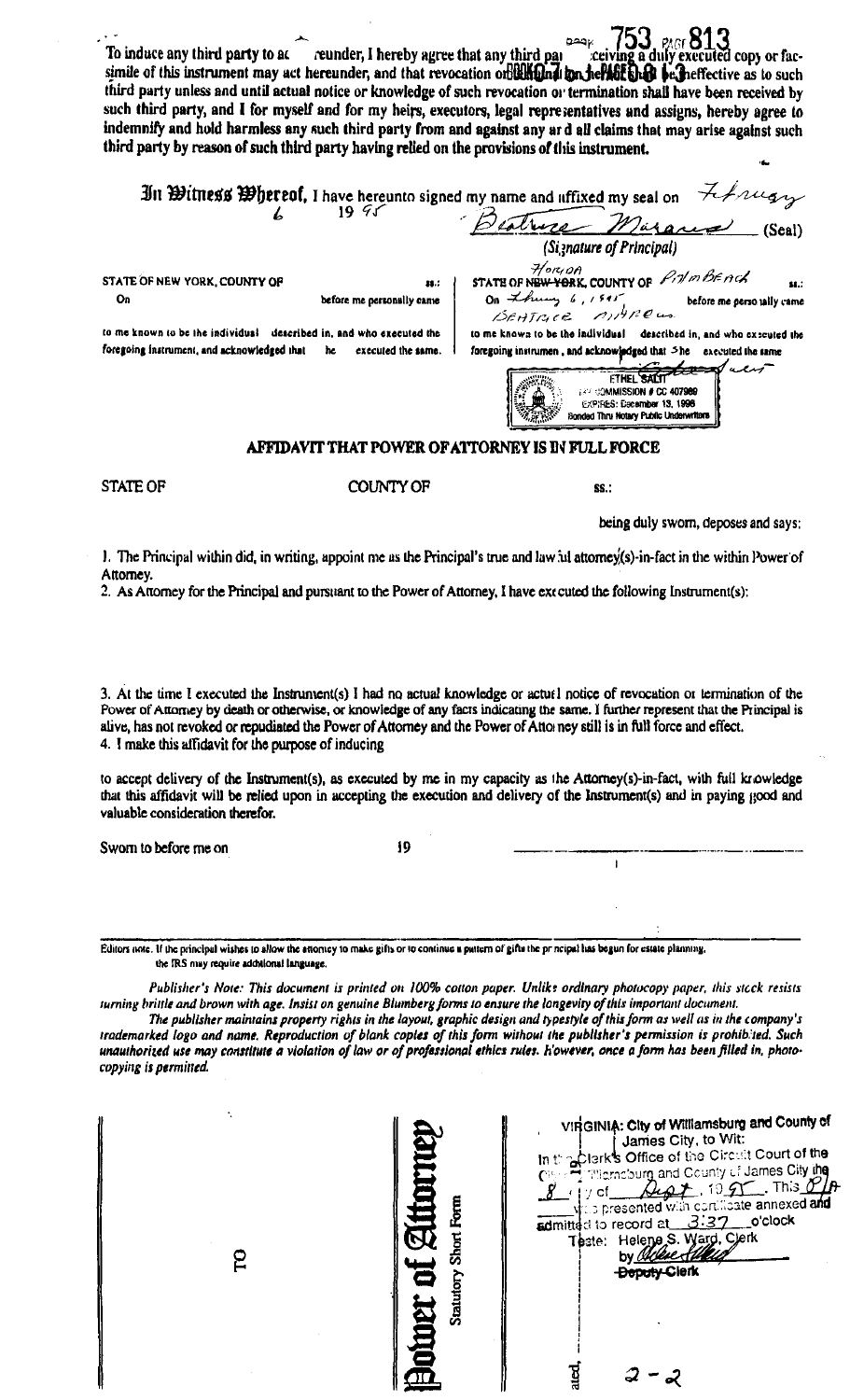# **BOOKO 753 PAGEO 8 14** Power of Attornep

Notice: This is an important document. Before signing this document, you should know these important facts The purpose of this power of attorney is to give the person whom you designate (your "Agenl") broad power **~512312** to handle your property, which may include powers to pledge, aell, or otherwise dispose or any real or persona property without advance notice to you or approval by you. You may specify that these powers will exist ever after you become disabled, incapacitated, or incompetent. The powers that you give your Agent, are explained more fully in New York General Obligations Law, Article 5, Title IS, Sections **5-15026** throulih **5-1503,** whicl expressly permits the use of any other or different form of power of attorney desired by the parties concerned This document does not authorize anyone to make medical **oro** other healtb care decisions for you. If there **i**  anything about this form that you do not understand, you should ask a lawyer to explain it to you.

> **Bnob Qlberpont bp pGbeBe %tedtntB,** which are intended to constitute a GENERAL POWEF OF ATTORNEY pursuant to Article 5, Title 15 of the New York General Obligations Law:

'That I Emily Candig, 201 E. 17th St., New York, NY 10003 do hereby appoint (*insert name and address of the principal*) **Ronald K. Silversten, 5 Meadow Drive, Warren, NJ 07059** 

*(If I person is to be appointed agent, insert the name cnd address of the agent above)* 

(If 2 or more persons are to be appointed agents with each agent to be able to act ALONE without requiring the consent of any other agent appointed in order to act, insert the name and address above of each agent SEPARATELY uppointed and BE SURE TO insert the word "OR" between EACH designation of an agent to show that **EACH** agent has COMPLETE power to act alone)

(If 2 or more persons are to be appointed agents to act TOGETHER and requiring the JOINT consent of ALL appointed agents to act with no one agent to be able to act alone, insert the names and addresses above of all ugents JOINTLY appointed and BE SURE TO insert the word "AND" between EVERY designation of each agent to indicate that ALL agents listed are required to act<br>together and NONE can act alone)

# MY ATTORNEY(S)-IN-FACT TO ACT

(If more than one agent is designated and the principal wants each agent alone to be able to exercise the pewer conferred, inserf in this blank the word "SEPARATELY")

(If more than one agent is designated and the principal wants all of 'he designated agents together to exercise the power conferred, insert in this blank the word "JOINTLY")

(The failure to make any insertion in this blank will require the agents to act either separately or jointly, in acco,dance with the principal's use of the word "OR" or the other word "AND" between every respective designation of such agents above. If the principal's wishes cannot be determined because he or she fails to insert the word "OR", "AND", "SEPARATELY", or "JOINTLY" as he or she is asked to do above, the principal will be deemed to require the agents designated above to act jointly)

IN MY NAME, PLACE AND STEAD in any way which I myself could do, if I were personally present, with respect to the following matters as each of them is defined in Title 15 of Article 5 of the New York General Obligations Law to the extent that I am permitted by law to act through an agent:

# Initial in the opposite box any one or more of the subdivisions as to which the principal **WANTS** to give the agent authority.

(NOTICE: The principal must write his or her initials in the corresponding blank space of a box below with respect to each of the subdivisions (A) through  $(N)$  below for which the principal WANTS to give the agent(s) authority. If the blank apace wlthin **r,** box for any particular subdivision is NOT

- initialed, NO AUTHORITY WILL BE GRANTED for mat:ers that are included in that subdivision)<br>real estate transactions;<br>challed and goods transactions;<br>bond, share and commodity transactions;<br>banking transactions;<br>banking tr **(A)** real este:e transactions; ............................................ (L) iull and unqualified authority to my (B) chattel and goods transactions; ...................... attorney(s)-in-fact to delegate r.ny (C) bond, share and commodity transactions;  $\mathcal{C}_1$  cr all of the foregoing powers (D) banking transactions;  $\mathcal{C}_2$  is any person or persons whom my (D) banking transactions;<br>(E) business operating transactions;<br>(F) insurance transactions;<br>(F) insurance transactions;<br>(F) insurance transactions; (F) insurance transactions;.., .................................... (M) all other I\$WXS **(G)** estate transactions;. **(N)** ir the blan spa (H) claims and litigation; .................. .. ..................... right is in~tialed by the principal, (I) personal relationships and affairs; .................. this power of attorney shall not be
- 
- 
- **(1)** benefits **from** military service; ...................... tiffected by the subsequent disability (K) records, repons and statements; ....................... car incompetence of the pdnclpal; ....... **d.**

 $1 - 2$ 

(Special provisions and limitations may be included in the statutory short form power of attorne) only if they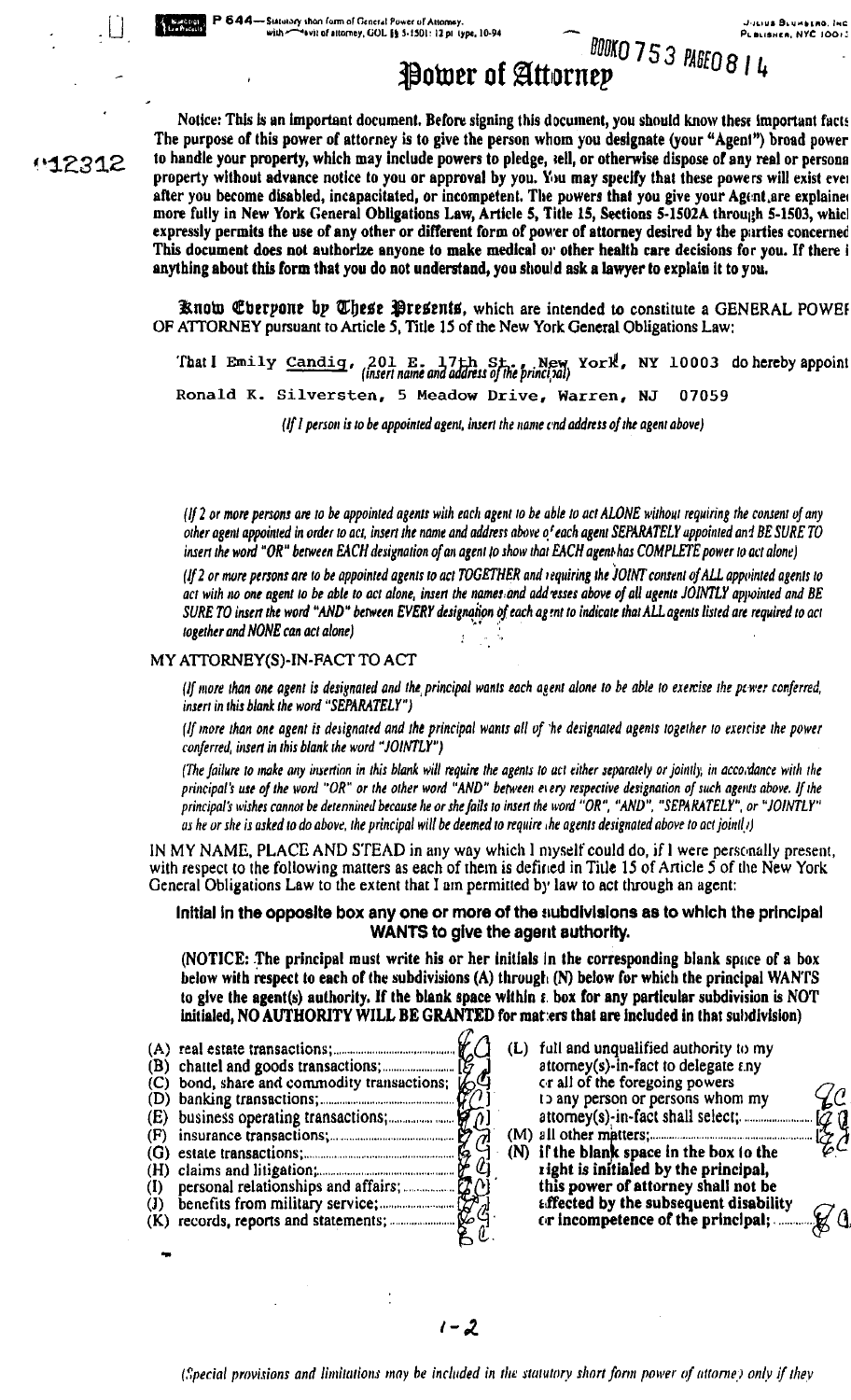| third party unless and until actual notice or knowledge of such revocation or termination shall have been received by<br>such third party, and I for myself and for my heirs, executors, legal representatives and assigns, hereby agree to<br>indemnify and hold harmless any such third party from and against any ard all claims that may arise against such<br>third party by reason of such third party having relied on the provisions of this instrument.                                           |
|------------------------------------------------------------------------------------------------------------------------------------------------------------------------------------------------------------------------------------------------------------------------------------------------------------------------------------------------------------------------------------------------------------------------------------------------------------------------------------------------------------|
| In Witness Whereof, I have hereunto signed my name and affixed my seal on<br>Arty Vincent<br>$\mathcal{L}\mathcal{L}$ (Seal)<br>STATE OF NEW YORK, COUNTY OF<br>\$8.7<br>before me perso tally came<br>On<br>to me known to be the individual described in, and who executed the<br>foregoing there include and acknowledged that 5 he executed the same.<br>foregoing instrumen, and acknowledged that he executed the same<br>Communely margaret / Ma Ma La<br><b>Climinission Expires June 23, 1999</b> |
| <b>AFFIDAVIT THAT POWER OF ATTORNEY IS IN FULL FORCE</b>                                                                                                                                                                                                                                                                                                                                                                                                                                                   |
| <b>COUNTY OF</b><br>ATE OF<br>SS.:                                                                                                                                                                                                                                                                                                                                                                                                                                                                         |
| being duly swom, deposes and says:<br>The Detection within did in writing uponiations or the Deposited's true and low in attornation foot in the within Dower of                                                                                                                                                                                                                                                                                                                                           |

1. The Principal within did, in writing, appoint me as the Principal's true and law ul attorney(s)-in-fact in the within Power of Attorney.

2. As Attorney for the Principal and pursuant to the Power of Attorney, I have executed the following Instrument(s):

3. At the time I executed the Instrument(s) I had no actual knowledge or actual notice of revocation or termination of the Power of Attorney by death or otherwise, or knowledge of any facts indicating the same. I further represent that the Principal is alive, has not revoked or repudiated the Power of Attorney and the Power of Attorney still is in full force and effect. 4. I make this affidavit for the purpose of inducing

to accept delivery of the Instrument(s), as executed by me in my capacity as the Attorney(s)-in-fact, with full knowledge that this affidavit will be relied upon in accepting the execution and delivery of the Instrument(s) and in paying good and valuable consideration therefor.

 $\mathbf{i}$ 

Sworn to before me on

 $19$ 

Editors note. If the principal wishes to allow the attorney so make gifts or to continue a pattern of gifts the pr neipal has begun for estate planning. the IRS may require additional language.

Publisher's Note: This document is printed on 100% cotton paper. Unlike ordinary photocopy paper, this stock resists turning brittle and brown with age. Insist on genuine Blumberg forms to ensure the longevity of this important document.

The publisher maintains property rights in the layout, graphic design and typestyle of this form as well as in the company's trademarked logo and name. Reproduction of blank copies of this form without the publisher's permission is prohibited. Such unauthorized use may constitute a violation of law or of professional ethics rules. However, once a form has been filled in, photocopying is permitted.

VIRGINIA: City of Williamsburg and County of City, to Wit:  $In t$ f the Circuit Court of the Сt Coun'y of James City the  $\lceil$  10 $\pmb{\mathcal{G}}$ r $\pmb{\Gamma}$ . This  $\lambda$ certificate annexed a **admindd**  $139$ **Statutory Short Form** \_o'clock ٦ć Ward, Clerk ver of Al Deputy Clerk ջ g 2 - 2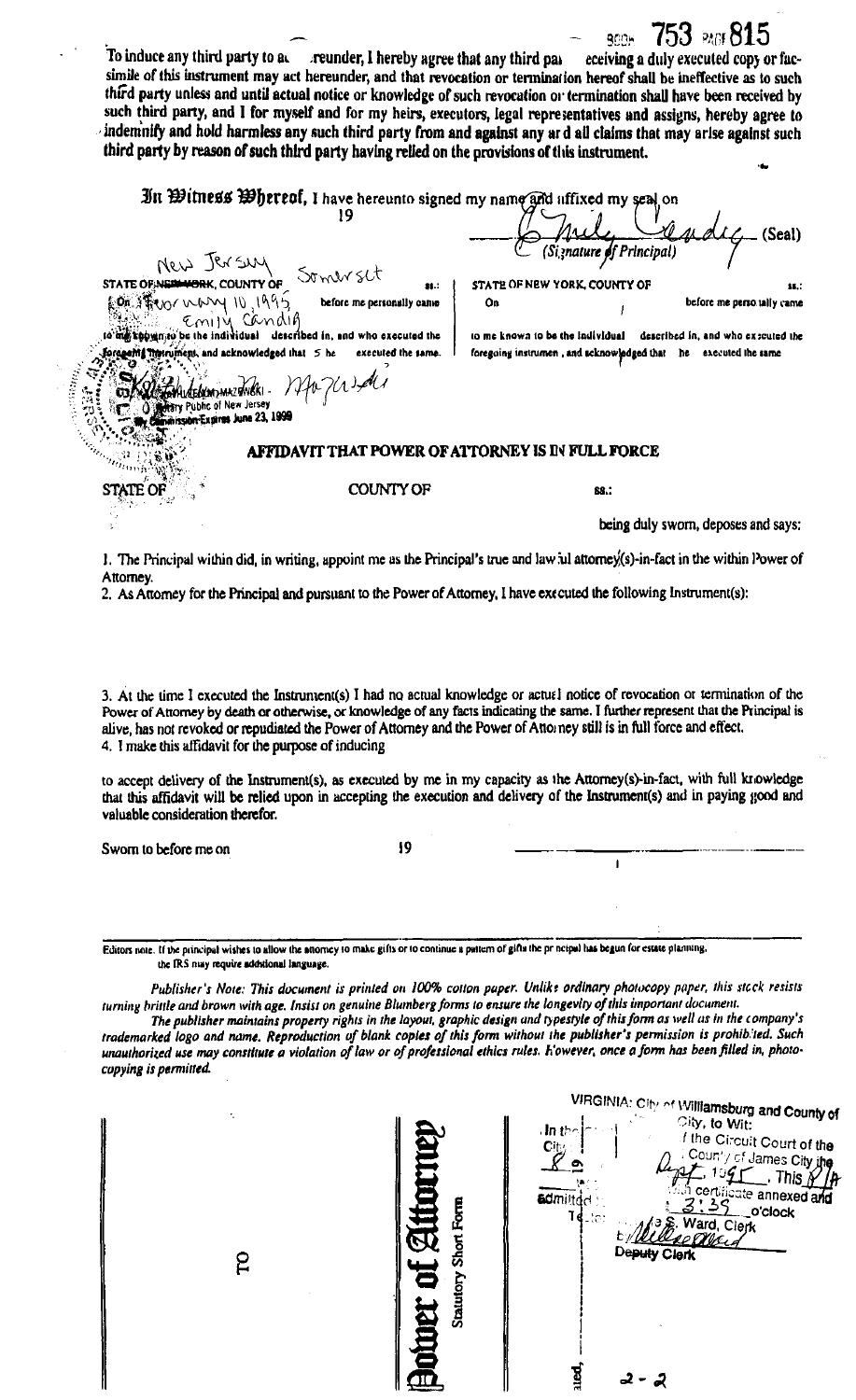DATE: 09/08/95 TIME: 15:39:38 ACCOUNT: 095CLR950012312 AECEIPT: 9500020994<br>CASHIER: CHB AEE: WD04 TYPE: PA PATEMENT: FULL PAYMENT<br>INSTRUMENT : 950012312 BODK: 0 PAGE: 0 RECORDED: 09/08/95 AT 15:39<br>GRANTEE WAME: SILVERSTEN. ori<br>1.30  $\frac{888}{130}$ ie. TENDERED<br>AMOUNT PAID:<br>Change Ant : **ASSUME/VAL:**<br>PAID CODE DESCRIPTION<br>12.00 145 VSLF **OFFICIAL ARCEIPT**<br>WILLIAMSBURG/JAMES CITY COUNTY CIRCUIT<br>WILLIAMSBURG/JAMES CITY COUNTY CIRCUIT క<br>? COMSIDERATION:<br>CODE DESCRIPTION<br>301 DEEDS<br>301 DEEDS

PLEASE RETURN TO:<br>COUNTY ATTORNEY<br>JCC - BLDG. C

COMMONWEALTH OF VIRGINIA

٠.,

 $\ddot{\phantom{1}}$ 

 $\ddot{\phantom{0}}$ 

CLERK OF COUNT HELEME S. HARD

DC-18 (4/95)

i<br>Prime  $\frac{1}{2}$ 

 $\frac{\bullet}{\epsilon}$ 

í.

 $\leq$   $\pm$